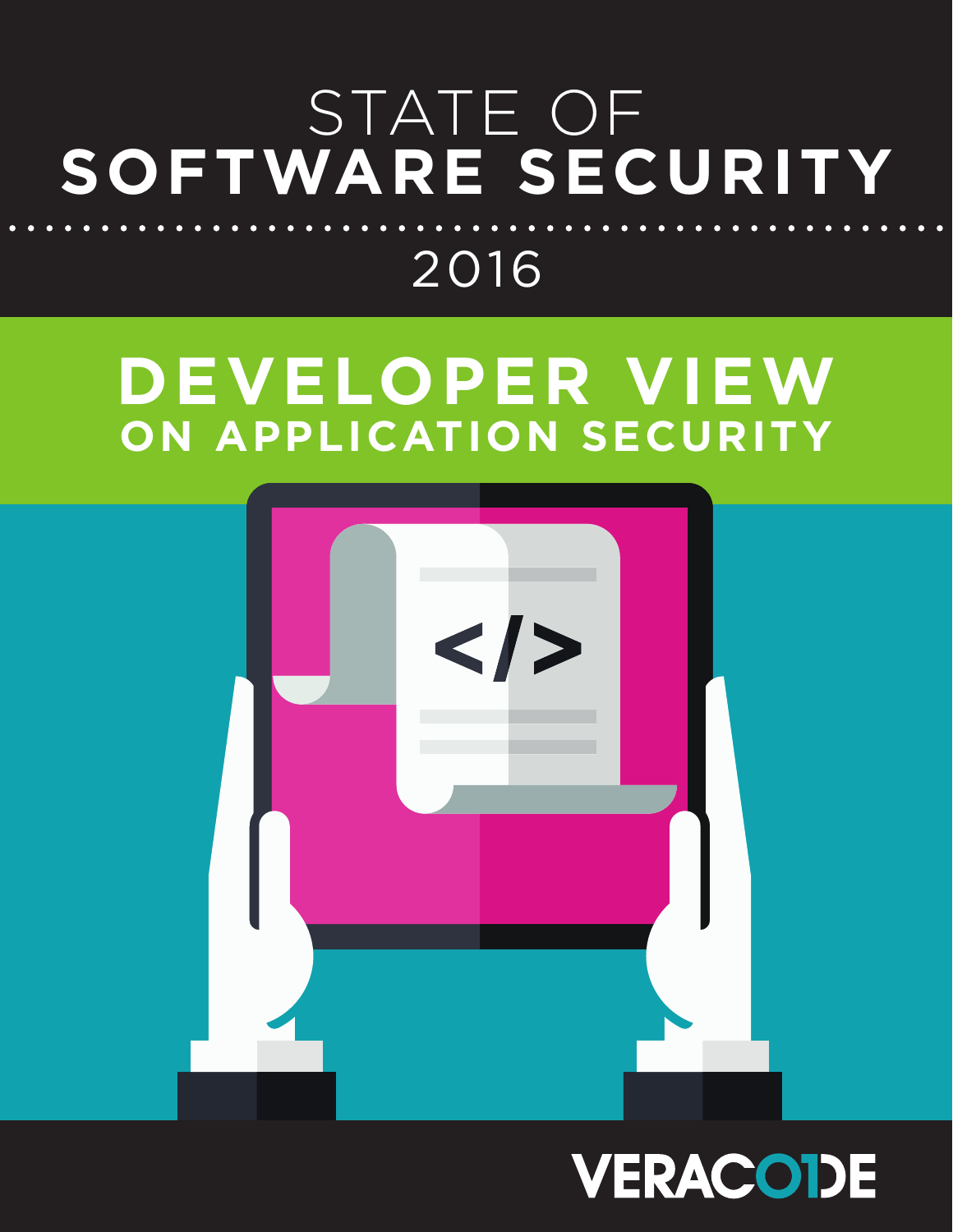### EXECUTIVE SUMMARY

### KEY TAKEAWAYS

### **1** Secure code rarely happens on its own.

In their raw state, without any testing or remediation work, about six in 10 applications fail to meet minimum industry standards for security hygiene.

### $\textcircled{\hbox{\footnotesize$88090000}}$

### Information leakage is a bigger problem than developers think.

While error messages and other clues that sneak through into userland may not seem like that big of a deal, they're giving attackers valuable information to are the number-one type found in applications today.



### <sup>3</sup> Cryptographic and credentials management problems plague code.

Crypto issues follow closely on the heels as the second most common type of vulnerability, and credentials problems are in the top 10.

About 35% of applications use hardcoded passwords

and 39% use broken or risky crypto algorithms.

#### 4 There's no silver bullet for security testing. Catching a range of flaws requires different kinds of testing.

Comparing the top 15 vulnerability categories found by dynamic testing compared to static testing shows some overlap, but there are big differences.



#### 5 Developers aren't getting security features right.

Looking at the top 15 vulnerability categories found by dynamic testing, four of them are the result of improper application of security mechanisms.

### Web scripting languages fail more frequently.

Web scripting languages tend to have a higher fail rate upon first scans, as compared to more mature enterprise application languages like Java or .NET



### **7** More frequent testing results in better AppSec.

When developers are given a way to test applications more frequently without compliance minders nitpicking results, the average fix rate tends to double as a result. Other best practices like remediation coaching and eLearning can improve vulnerability fix rates by as much as 6x.



 $| \bullet \bullet \bullet \bullet \bullet |$ 

#### <sup>8</sup> DevOps is bolstering continuous testing.

Fortunately, the DevOps movement's emphasis on frequent iteration seems to be pumping up the level of testing frequency at a number of organizations. The top range witnessed was as many as six security scans per day.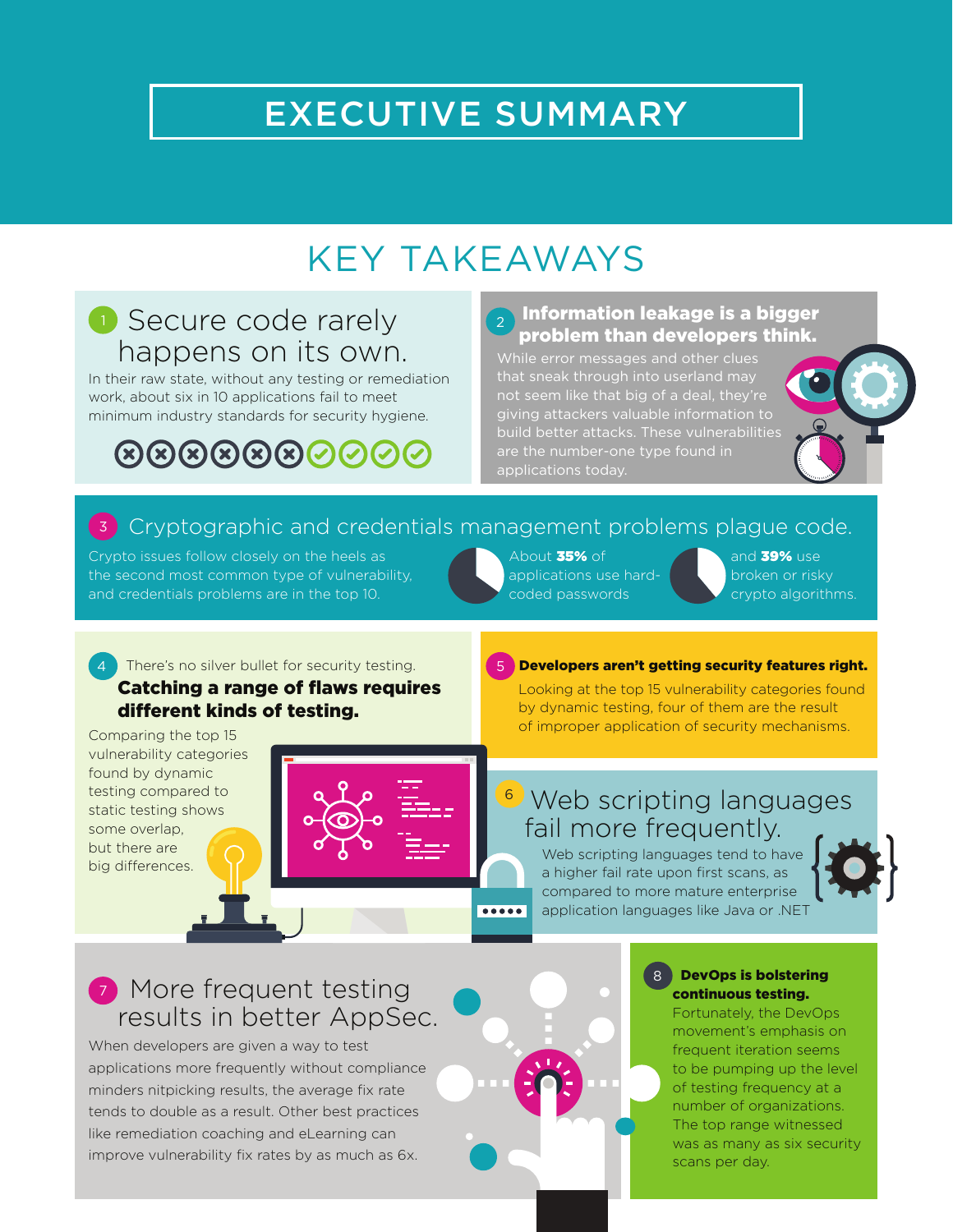### **OVERVIEW**

As the ties between application developers and security professionals grow closer than ever through the growing shift to DevOps and continuous testing, **developers are increasingly tasked with more hands-on security testing and mitigation work.** While security teams remain a steadfast ally and consultant in application security success, the fact is that the typical developer will need to increase their AppSec IQ to remain relevant and competitive in the changing application development environment.

Now in its seventh volume, the Veracode State of Software Security (SOSS) report has long stood as a valuable resource for security professionals looking for benchmarks and analysis to measure their organizations' performance against. The data contained within these reports offer a lot of valuable information for developers seeking to improve their security game. But geared for a different audience as they are, they can be a lot to wade through for a busy developer seeking out only the most relevant information for their purposes.

The purpose of this supplement to the State of Software Security volume 7 is to boil down the data analysis to the key takeaways developers will be most interested to see.

The purpose of this supplement to SOSS v7 is to help save developers time, boiling down the data and the analysis to the points developers will be most interested to see. Everything is statistically backed in the main report; the data has just been abridged and reframed to give developers the perspective they need to improve their practices and avenues for pursuing further training in the future.

The first two sections take a look at the statistics and insights that bubbled up from the main body of the full report. For those looking for more context or to answer data-related questions, we encourage you to read the full SOSS report at length.

The third section offers some supplemental data not found in the main report, giving developers a more in-depth look at vulnerability management trends as framed by programming languages. These statistics should help developer teams anticipate the types of vulnerabilities that are likely to arise when selecting languages and methodologies for new projects in the future.

We conclude with some statistically backed best practices that can help developers improve their AppSec game. These are the practices that we've seen can offer the most measurable improvement for the effort involved.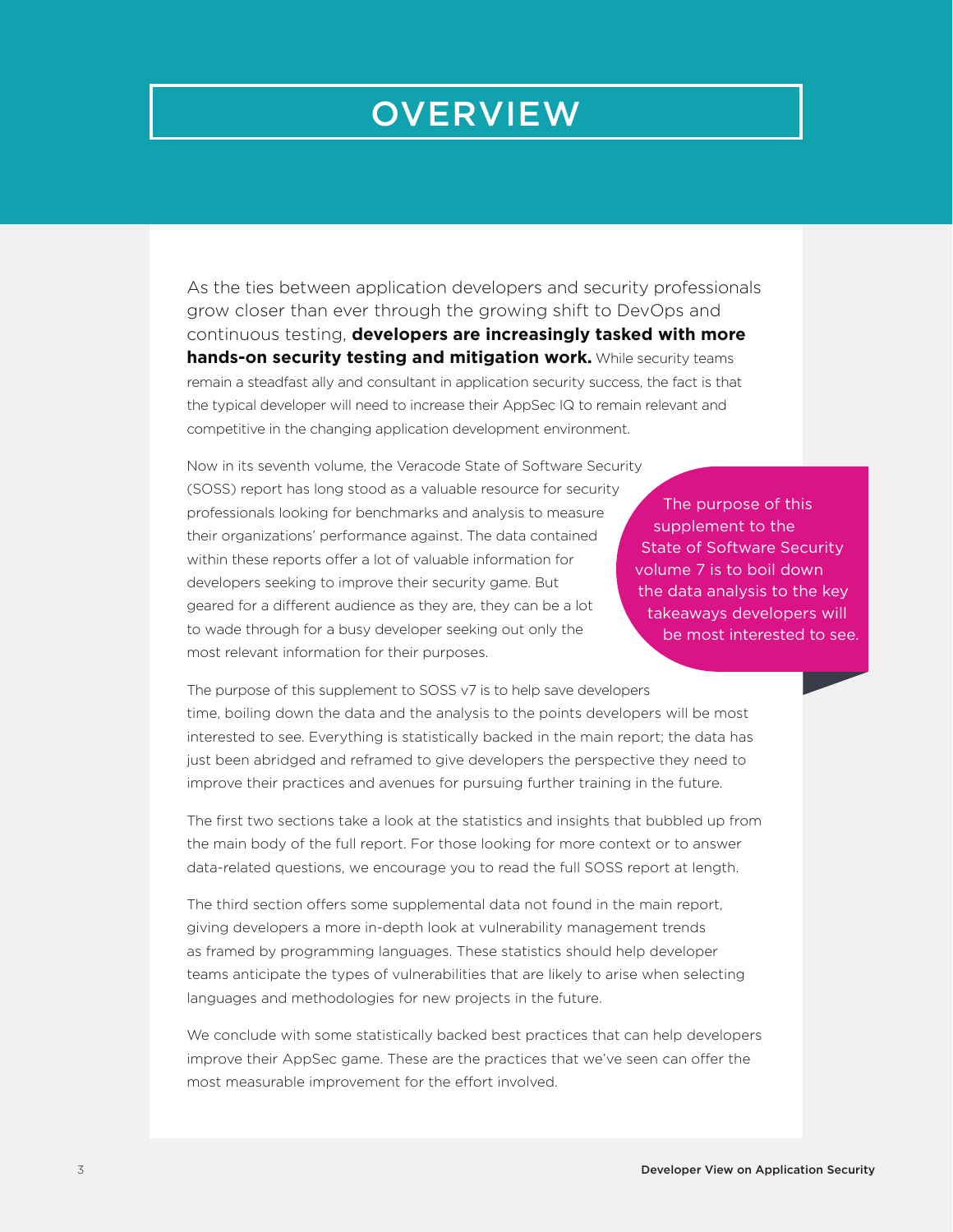### VULNERABILITY BENCHMARKS

As we explore more detailed data and trends in this supplemental report, it'll help to frame them with some of the most important high-level benchmarks to come out of the main SOSS analysis this year, paired with some relevant data from a few other recent industry studies for greater context.

The conclusions we draw here offer a good jumping off point for developers serious about finding meaningful yardsticks against which they can measure their own security performance.

### PASS RATES

The raw state of untested code tends to remain about the same year after year. When examining software for the first time for security, typically a little less than two-thirds of applications fail to meet minimum industry standards for secure code. That holds true this year: Fewer than four in 10 applications passed standards test for either the OWASP Top 10 or CWE/SANS Top 25.

Again, that's software that has never gone through any kind of security review. It includes legacy code that never went through security testing in the past, along with new code that didn't undergo continuous testing as part of a well-rounded secure development lifecycle (SDLC).

While there are no good industry statistics available to directly show what percentage of the global software code base remains in this raw state, some smart inferences can show that the number is still exceedingly high.

According to a SANS Institute study this year, just shy of a quarter of organizations would characterize their application security programs as mature or very mature.

Based on our work with organizations across the maturity spectrum, Veracode can confirm that even the cream of the crop has only tested a minority percentage of its code base for security.

This means that **most code today still stands in this raw state of insecurity.**

The takeaway here for developers is that secure code infrequently happens on its own. It takes constant work to achieve. That includes keeping secure coding best practices top-of-mind during development, testing throughout the SDLC and continually refining code based on the results of those tests and the risk appetite of the business.

#### Percentage of applications passing OWASP Top 10 policy



How mature do you consider



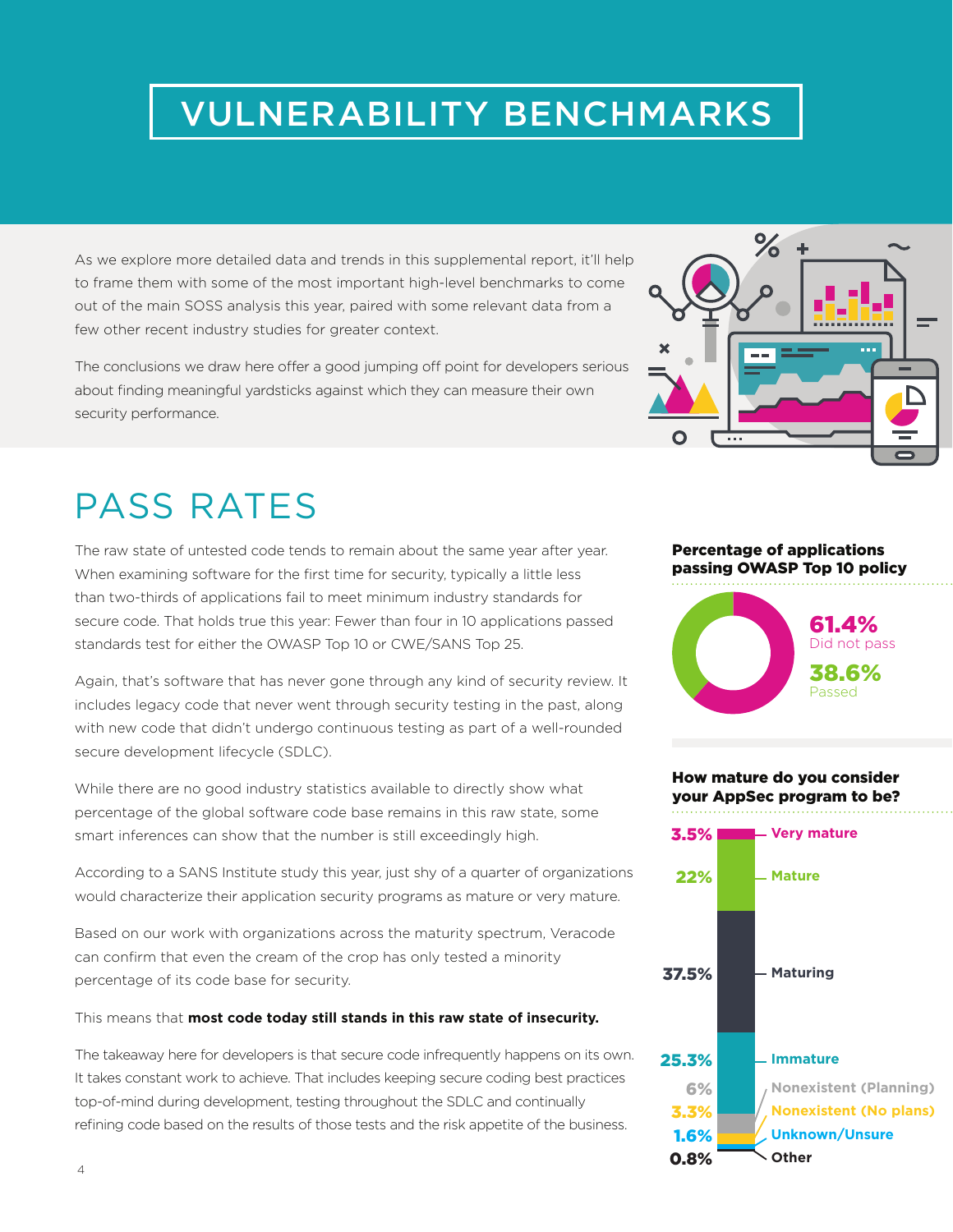### VULNERABILITY PREVALENCE BY TYPE

Our SOSS data annually provides some important observations that can help developers understand the kinds of coding mistakes most likely to compromise the security of their software.

As in years past, we broke down vulnerabilities based first on the MITRE common weakness enumeration (CWE) taxonomy and then rolled those up into a set of 30 broad categories. From there, we ranked the top 10 vulnerability categories to crop up based on a combination of both static and dynamic tests across over 330,000 assessments during an 18-month period.



Top 10 vulnerability categories overall

There are some useful observations from this list that can offer developers immediate direction on how to improve their security knowledge and coding habits moving forward: 1 Developers are getting better about SQL Injections (SQLi) and Cross-Site Scripting (XSS). SQLi and XSS still remain a thorn in the side of a lot of software—just not to the degree that they did in the past. Even though attacks against these vulnerabilities garner a lot of media attention when they happen, the statistics show that they aren't necessarily the most common vulnerabilities floating around in code today. Nevertheless, they're still critical.

It's time to toughen up with information leakage. Letting error messages<br>and the like pop up in userland with key tidbits about the application,<br>the environment or user data may not always seem like a big deal. But and the like pop up in userland with key tidbits about the application, cybercrooks thrive on these breadcrumbs and use them to eventually build bigger and better attacks. Information leakage vulnerabilities open software up to a death by a thousand cuts. And based on prevalence that they exist, it's a particularly bloody one at that.

Cryptographic and credentials management problems are a dark cloud on<br>a huge percentage of applications today. Those overall percentages reflect<br>apps afflicted with issues like these with varying degrees of severity. But o a huge percentage of applications today. Those overall percentages reflect apps afflicted with issues like these with varying degrees of severity. But our SOSS analysis also shows that the most serious ones happen quite frequently—35% of all applications use some kind of hardcoded password and 39% use broken or risky cryptographic algorithms. And anecdotally some of the biggest vulnerability and zero-day attack scares of the last 18 months have come from cryptographic problems—both [DROWN](https://drownattack.com/) and [HEIST](https://www.blackhat.com/docs/us-16/materials/us-16-VanGoethem-HEIST-HTTP-Encrypted-Information-Can-Be-Stolen-Through-TCP-Windows-wp.pdf) are good recent examples of this.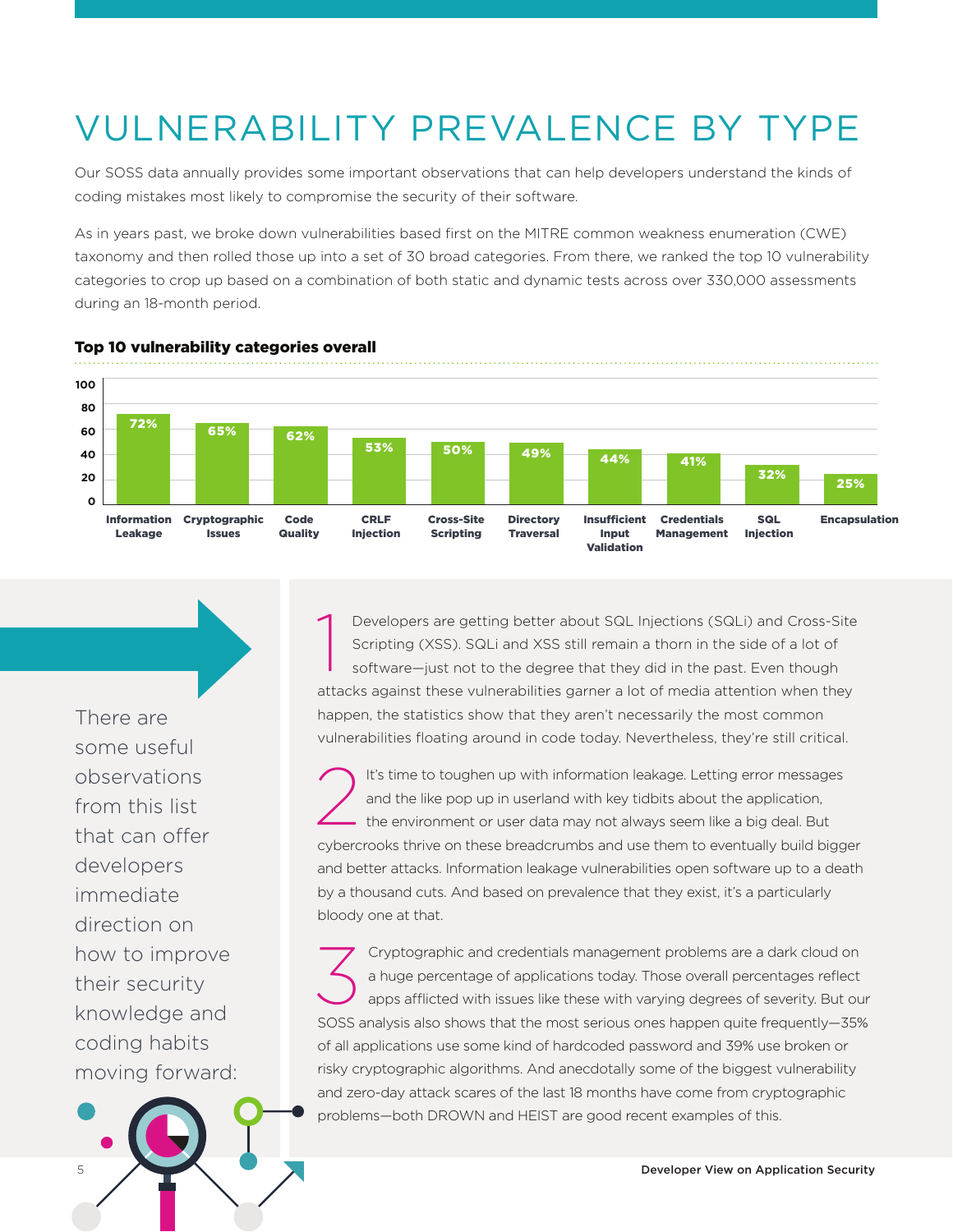### INSIGHTS FOR DEVELOPERS

One of the big drivers for putting out this supplement was to give developers a chance to "skip to the good parts" of the SOSS without necessarily having to wade through the entire data set or sweat the minutiae of how things were analyzed.

Here's a grab bag of some of the most important insights developers can glean from the juiciest data points presented in the body of the main report.



### GETTING TO REMEDIATION

Ultimately, the goal of security testing is to put the right tools in the hands of security and development teams so they can fix flaws as efficiently as possible. This year's SOSS data offered up some decent metrics that gauge how well development teams are remediating vulnerabilities, along with some factors that can improve their effectiveness on that front.

First, as a level-set, we found that the typical fix rate of vulnerabilities discovered in the first scan compared to those revealed in the last scan was about 54% that's accounting for vulnerabilities that were fixed and later reopened in future tests. This is only the second year of collecting this metric, but we did see a measurable improvement by about three percentage points in the past year.

Fix-rate data allows us to illustrate the fact that frequent testing can greatly improve remediation efforts. The data in the image to the right is based on compliance-driven policy scans that are shared with security personnel and other stakeholders. But Veracode also offers the capability for developers to test in a sandbox mode that gives them a chance to perform regular assessments that are effectively "off-the-record." This gives developers the freedom to test and improve code incrementally without anyone breathing down their necks about poor early results.

The measurable effects of this kind of testing are undeniable. Even just a single sandbox scan improved an organization's software fix rate almost two-fold.



#### The Fix-Rate Effects of Sandbox Testing

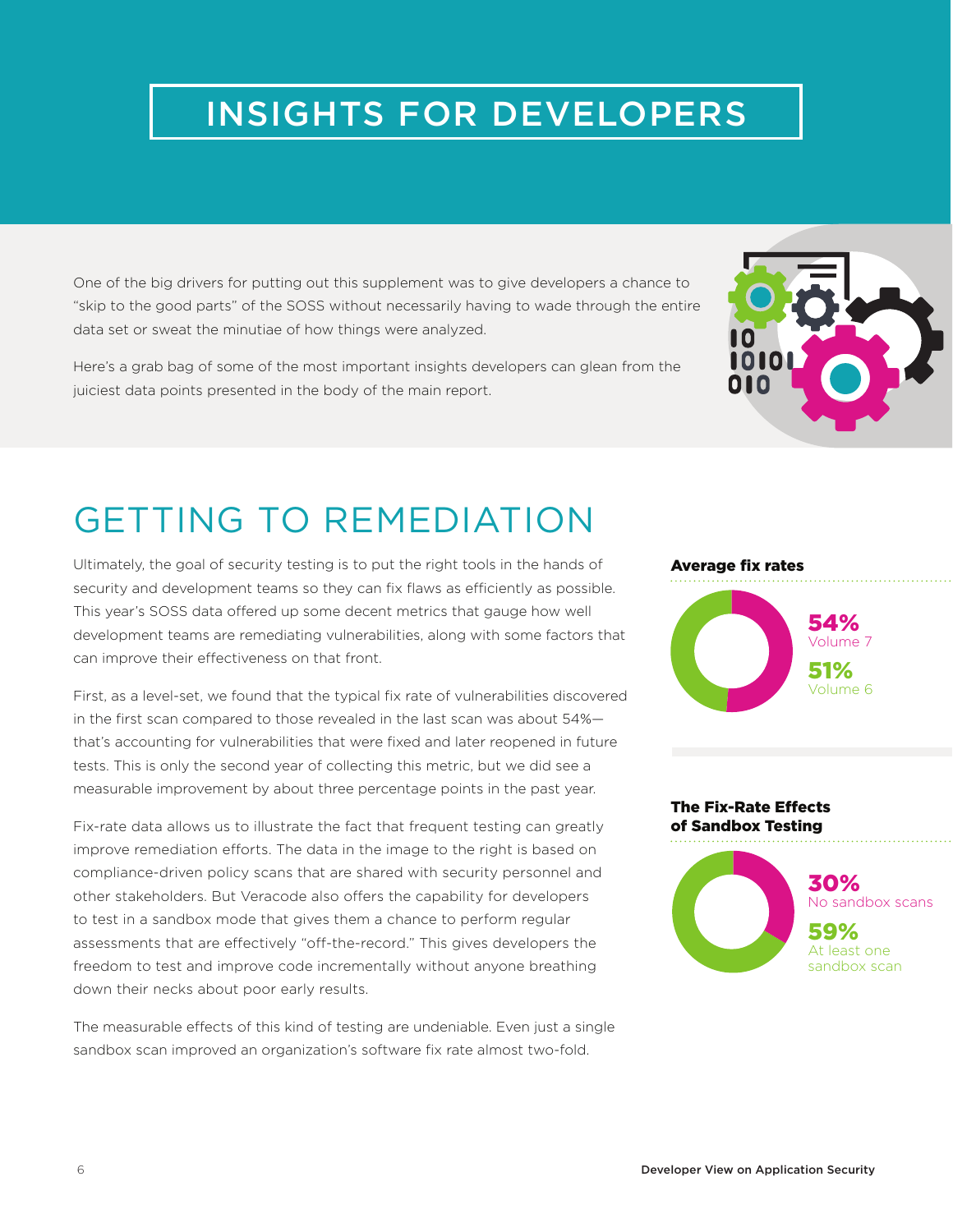In addition to frequent reassessments, other favorable practices went a long way toward helping developers improve their rate of remediation. We were able to discover these through the use of flaw density metrics. Flaw density provides a way to make an apples-to-apples, before-and-after comparison of an application's incidence of vulnerabilities by keeping track of security bugs per MB of code. This way you can show changes over time while still accounting for the addition or subtraction of functionality, libraries and the like.



On average, flaw density is typically almost cut in half between the first assessment and the last reassessment at any given organization.

#### Reduction in flaw density - first assessment vs. reassessment



But there are several practices that can greatly improve flaw density metrics during remediation. For example, remediation coaching improves flaw density reduction by about 1.45x.

#### Reduction in flaw density via remediation coaching



And even more dramatic, eLearning and developer training go even further, giving organizations six times better flaw density reduction metrics.

#### Reduction in flaw density via eLearning

|                                     | <b>FIRST SCAN O LATEST SCAN</b> |       |                               |
|-------------------------------------|---------------------------------|-------|-------------------------------|
| <b>No eLearning</b><br>subscription | 46.23<br>42.01                  |       | <b>DIFFERENCE</b><br>$ 9.1\%$ |
| eLearning<br>subscription           | 30.64                           | 68.06 | <b>DIFFERENCE</b><br>55.0%    |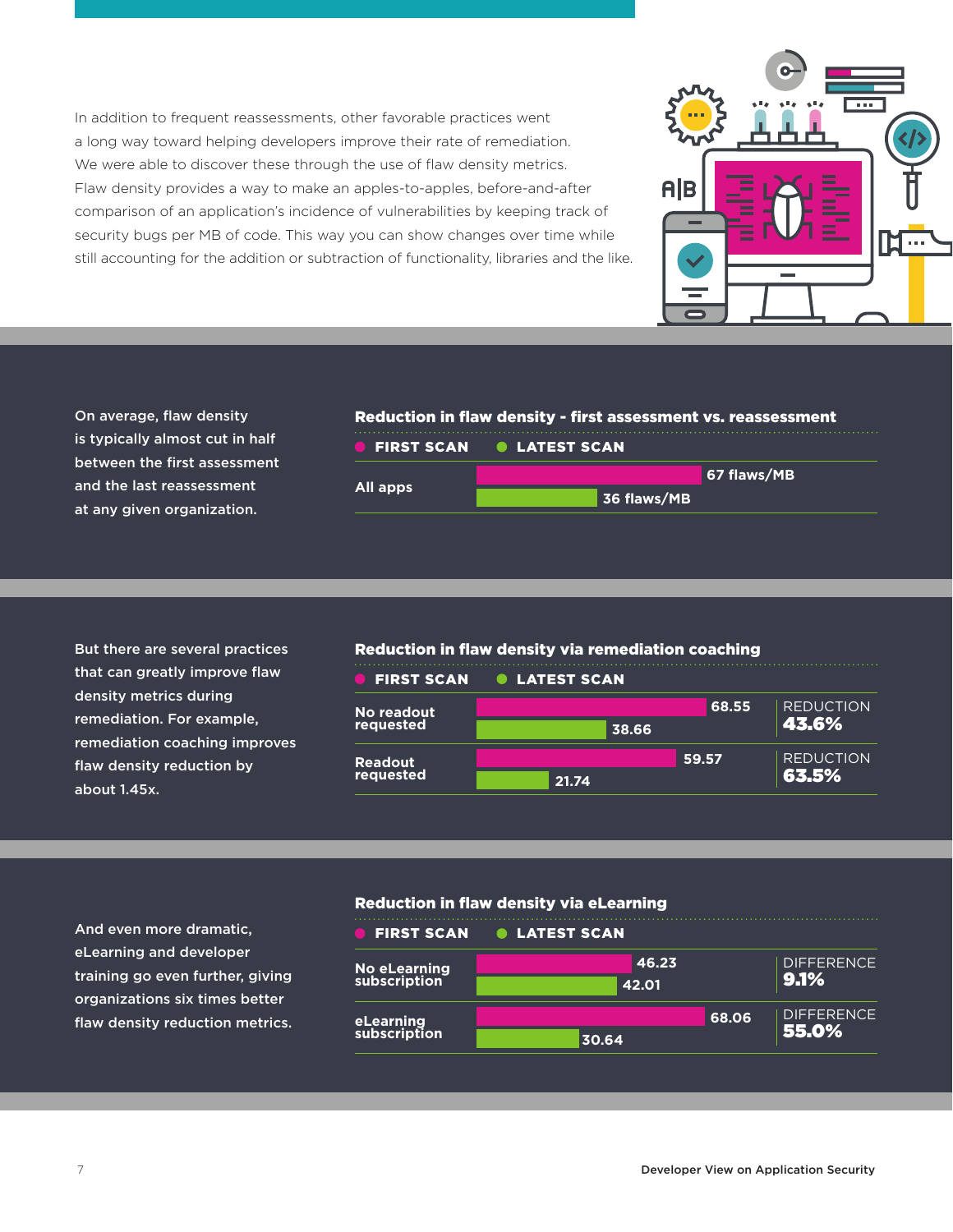### DEVOPS AND CONTINUOUS TESTING

As we emphasized above, the incremental improvements afforded by frequent reassessments can provide a huge boost to organizations' remediation rates. This latest volume of SOSS showed that the majority of applications today just get the bare number of rescans necessary to get them into policy compliance. The average number of scans per app is seven and the median is two.



However, there are some really good signs popping up that DevOps and continuous testing practices are starting to creep into a statistically relevant number of organizations. As things stand, about 9% of applications get more than 15 policy scans within an 18-month period. But the telling thing was that on the upper range, there were some organizations doing as many as 776 policy scans during that same time period—about 1.4 official scans per day. And when accounting for scans in sandbox mode, that grew to as many six scans per day.

This kind of frequency suggests strongly that certain organizations are moving to the type of DevOps and continuous delivery patterns that go a long way toward moving the needle on remediation fix rates and flaw density reduction.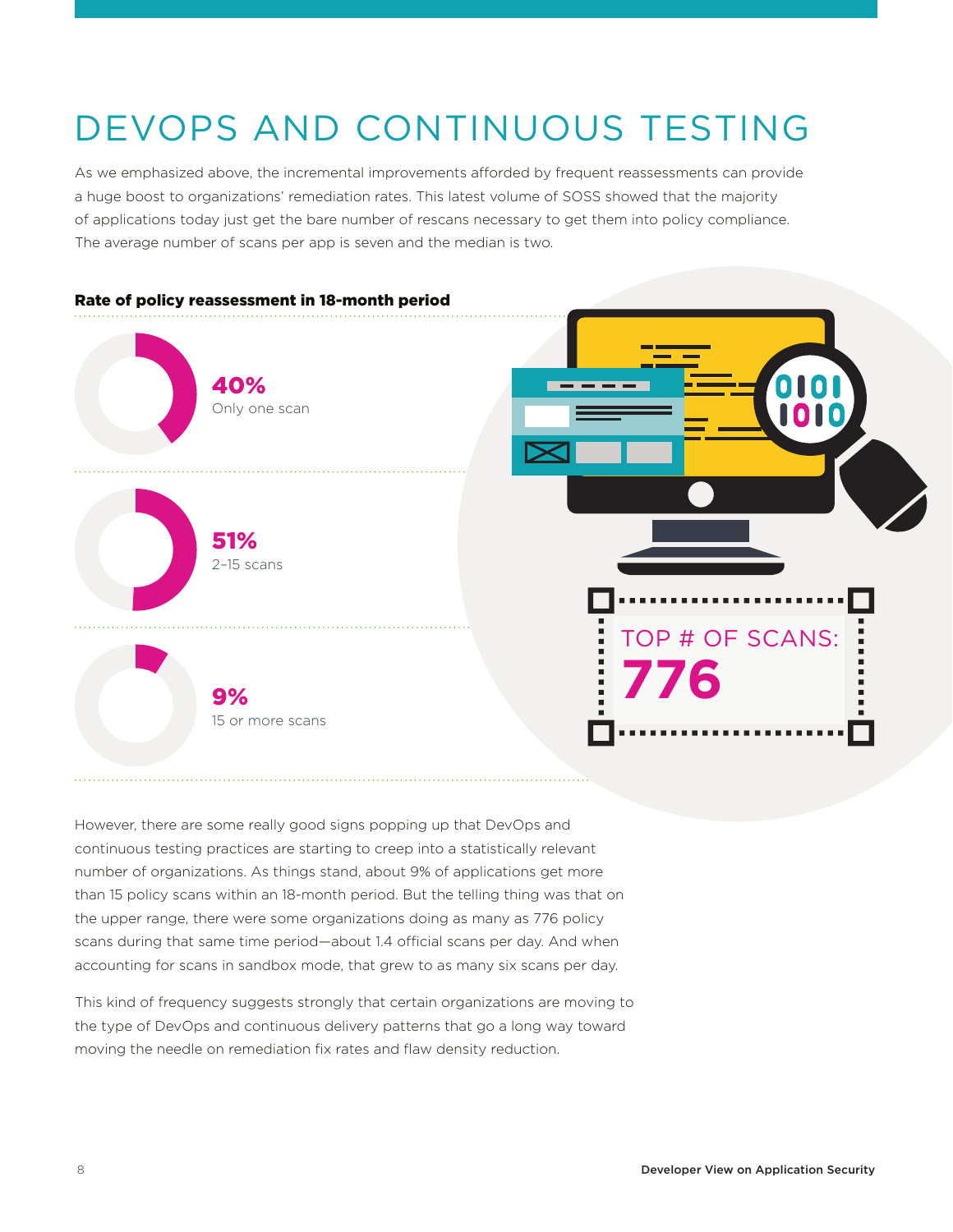### A PROOF POINT FOR VARIED TESTING

We hope, too, that the increasing frequency of testing is also balanced with a broadening scope of testing methods. This year's SOSS data offered up a good statistical proof point for why multi-dimensional testing is so important for finding and fixing a broad range of software vulnerabilities.

In addition to examining the top 10 vulnerabilities based on a composite of dynamic and static testing, the team also analyzed the top vulnerabilities found by each kind of testing.

| <b>CWE CATEGORY</b>                  | <b>DYNAMIC</b><br><b>RANK</b> | <b>DYNAMIC</b><br>$\frac{9}{6}$<br><b>APPS AFFECTED</b> | <b>STATIC</b><br><b>RANK</b> | <b>STATIC %</b><br><b>APPS AFFECTED</b> |
|--------------------------------------|-------------------------------|---------------------------------------------------------|------------------------------|-----------------------------------------|
| <b>Information Leakage</b>           | 1                             | 86%                                                     | 1                            | 69%                                     |
| <b>Cryptographic Issues</b>          | $\overline{2}$                | 58%                                                     | 3                            | 65%                                     |
| <b>Deployment Configuration</b>      | 3                             | <b>57%</b>                                              | na                           | na                                      |
| <b>Encapsulation</b>                 | 4                             | 39%                                                     | 11                           | 22%                                     |
| <b>Cross-Site Scripting (XSS)</b>    | 5                             | 25%                                                     | 6                            | 52%                                     |
| <b>Credentials Management</b>        | 6                             | 15%                                                     | 8                            | 43%                                     |
| <b>Session Fixation</b>              | 7                             | 12%                                                     | 15                           | 15%                                     |
| <b>Server Configuration</b>          | 8                             | 10%                                                     | 24                           | 3%                                      |
| <b>SQL Injection</b>                 | 9                             | 6%                                                      | 9                            | 35%                                     |
| <b>Authentication Issues</b>         | 10                            | 4%                                                      | 23                           | na                                      |
| <b>Insufficient Input Validation</b> | 11                            | 3%                                                      | 7                            | 48%                                     |
| <b>Directory Traversal</b>           | 12                            | 2%                                                      | 5                            | 54%                                     |
| <b>Code Injection</b>                | 13                            | 1%                                                      | 21                           | 4%                                      |
| <b>Command or Argument Injection</b> | 14                            | 1%                                                      | 13                           | 15%                                     |
| <b>CRLF Injection</b>                | 15                            | $1\%$                                                   | 4                            | 59%                                     |

#### Top 15 vulnerabilities: Dynamic vs static



At a glance, it is obvious that while there's crossover for each type of scan, there are also considerable differences in what gets found when scanning dynamically at runtime versus testing in a non-runtime environment. The point here is that neither test is necessarily better than the other, they're just different. The only way to cover all your bases is to remember that there's no silver bullet for security testing.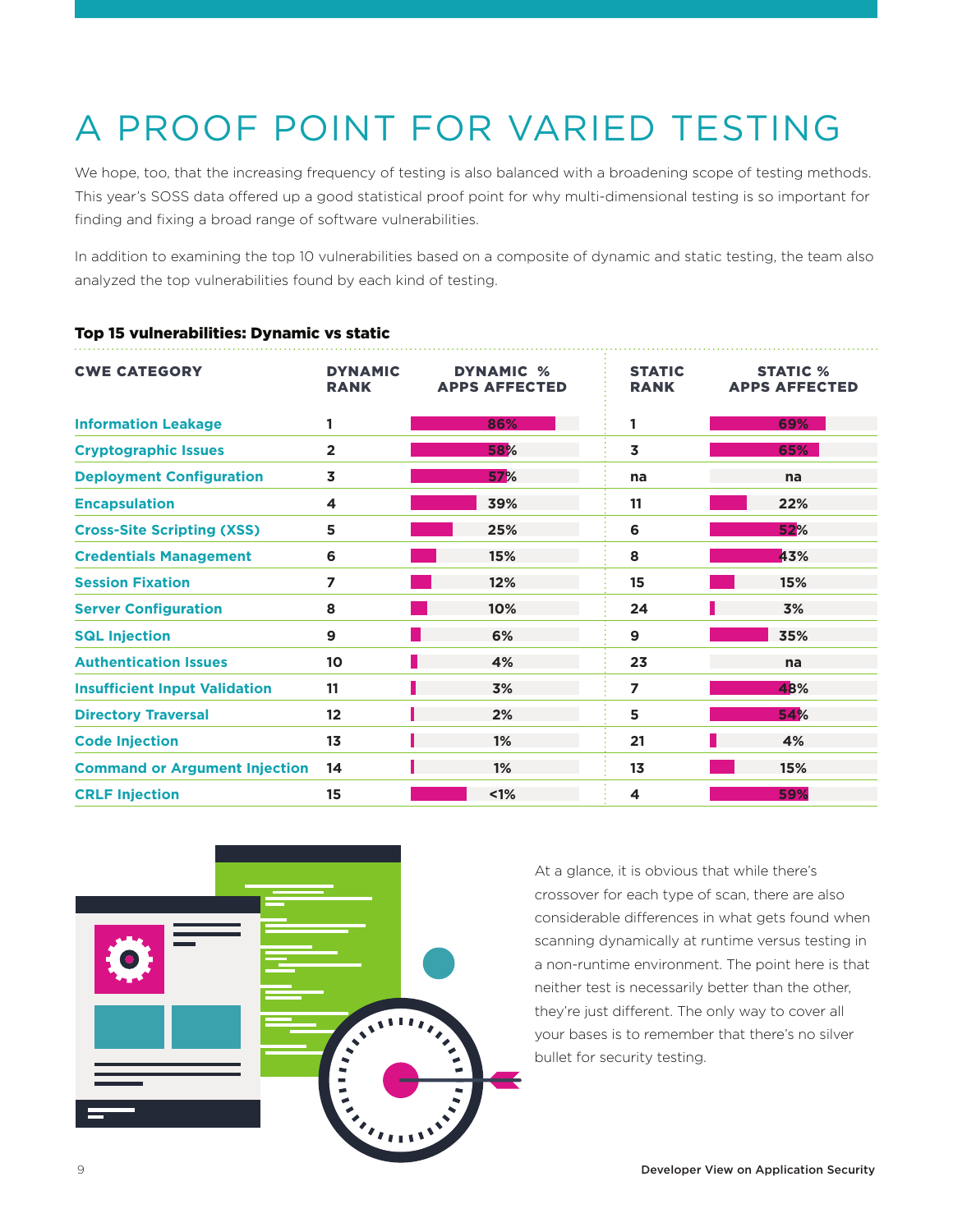### SECURITY FEATURES ARE BEING APPLIED INCORRECTLY

Developers could also stand to look at the chart in the above section one more time and focus on the top vulnerability categories found by dynamic testing. There's another takeaway hidden there, and it has to do with security features. Namely that in the quest to bolster security within their applications, many developers are opening up their software to even more attacks.

All four of the top vulnerability categories in the dynamic testing top 15 could be bundled together into a broader grouping of vulnerabilities that stem from improper application of security mechanism. Whether it is utilizing SSL incorrectly, accepting the wrong cross-domain policies or improperly using security headers, these types of flaws increase the attack surface area of software while engendering a false sense of security. It's a wakeup call to developers on the importance of working with security professionals to ensure that they're properly instituting these features within their software.

### COMPONENT VULNERABILITY DANGERS

The security and development community is finally starting to get serious about the dangers posed by vulnerable components and libraries lurking in software today. Veracode wanted to contribute a bit of its own data and analysis on the topic, which is why we dedicated quite a bit of room in this volume of SOSS examining common vulnerabilities found in Java components.

The high-level synopsis is that **97% of all Java applications assessed this time around had at**  least one component with a known vulnerability. The most prevalent vulnerability was a Java deserialization vulnerability found in Apache Commons Collections that was newly patched midway through the 18-months examined by SOSS analysis. So it wasn't surprising that it was found in 30% of all Java applications.

The troubling thing was that the second most common component vulnerability was actually patched way back in 2010 and was nevertheless found in over 12% of all Java applications. This shows that a startling number of organizations are falling down at the job of keeping their components updated and secure.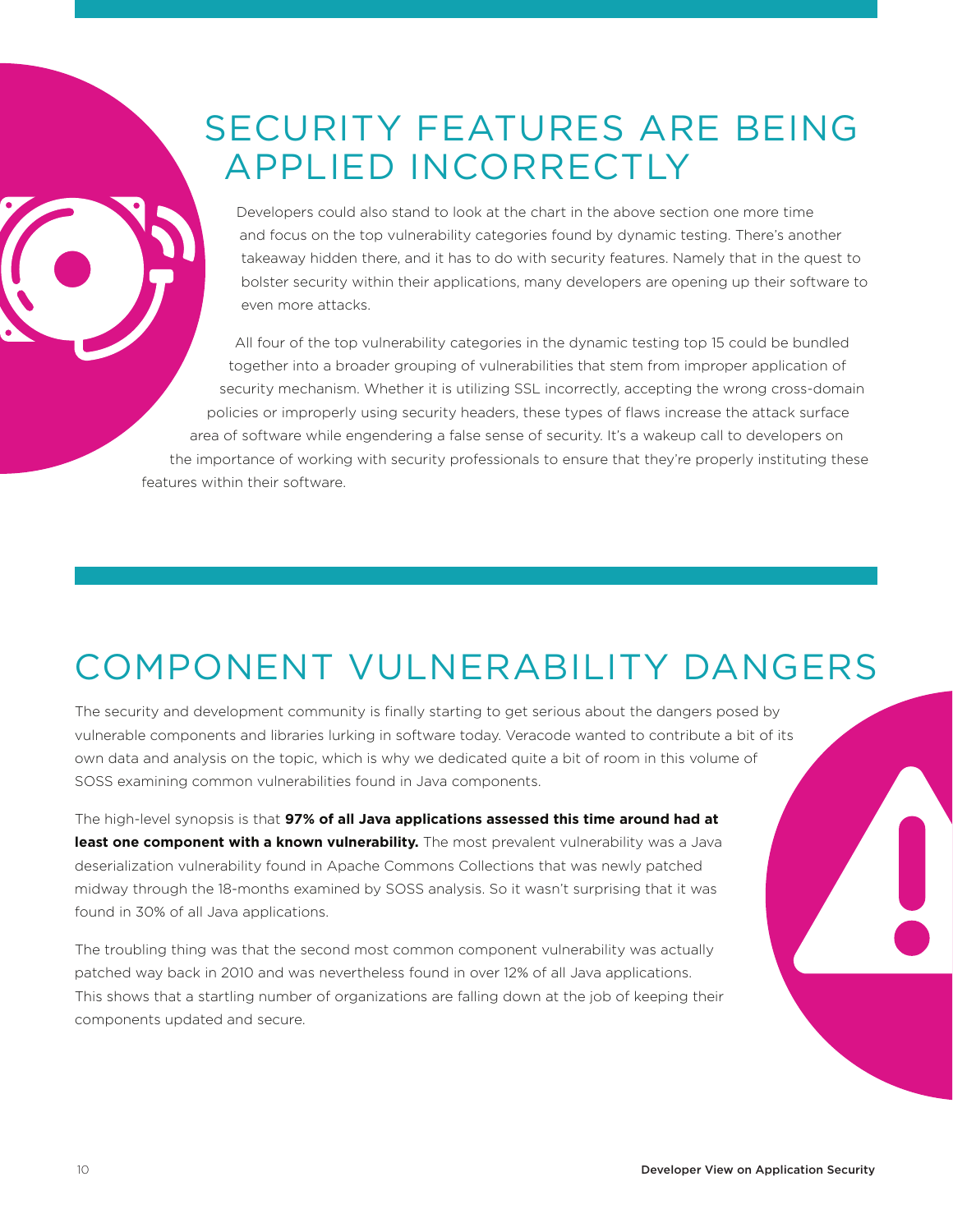### APPLICATION DEVELOPMENT **LANDSCAPE**

Amid the slew of useful information offered up in the main SOSS report, we left out a few key pieces of data that we felt might seem superfluous to the security wonks in the crowd. But we knew they'd be of keen interest to developers. Putting this additional information in front of the development community was also part of the impetus behind this supplement.

These data points provide a valuable glimpse into today's preferences for programming languages in the enterprise, along with breakdowns on how prone certain languages are to security imperfections.



### PROGRAMMING LANGUAGE PREVALENCE

Let's start first by looking at how programming language choices have shifted in the last several years. Many of the changes are subtle, but they do provide some visibility into overall changes occurring in the enterprise development landscape.

Over the past three years, the relative ranks for these languages have remained largely unchanged, but there are some new entrants into the field and they're becoming statistically significant fairly quickly. The two juggernauts, Java and .NET, remain at the top of the heap. Though their percentages have dipped slightly over the last three years, we believe it was less a matter of them losing share and more the fact that Veracode added coverage to JavaScript, which naturally shifted the pieces of the pie.

Speaking of JavaScript, the prevalence of this language is growing faster than any other in Veracode's recent history. Our measurements only include Node.JS and cross-platform mobile applications, but in just a couple of years, it has grown to make up over 3% of the assessed code base. Meanwhile, iOS and Android continue to grow in share at a steady clip as well.

As for legacy scripting language, while PHP did make a very slight gain, it stays deflated compared to its peak popularity in our SOSS Volume 5 data set. And both Classic ASP and Cold Fusion are down since the last data set was analyzed.

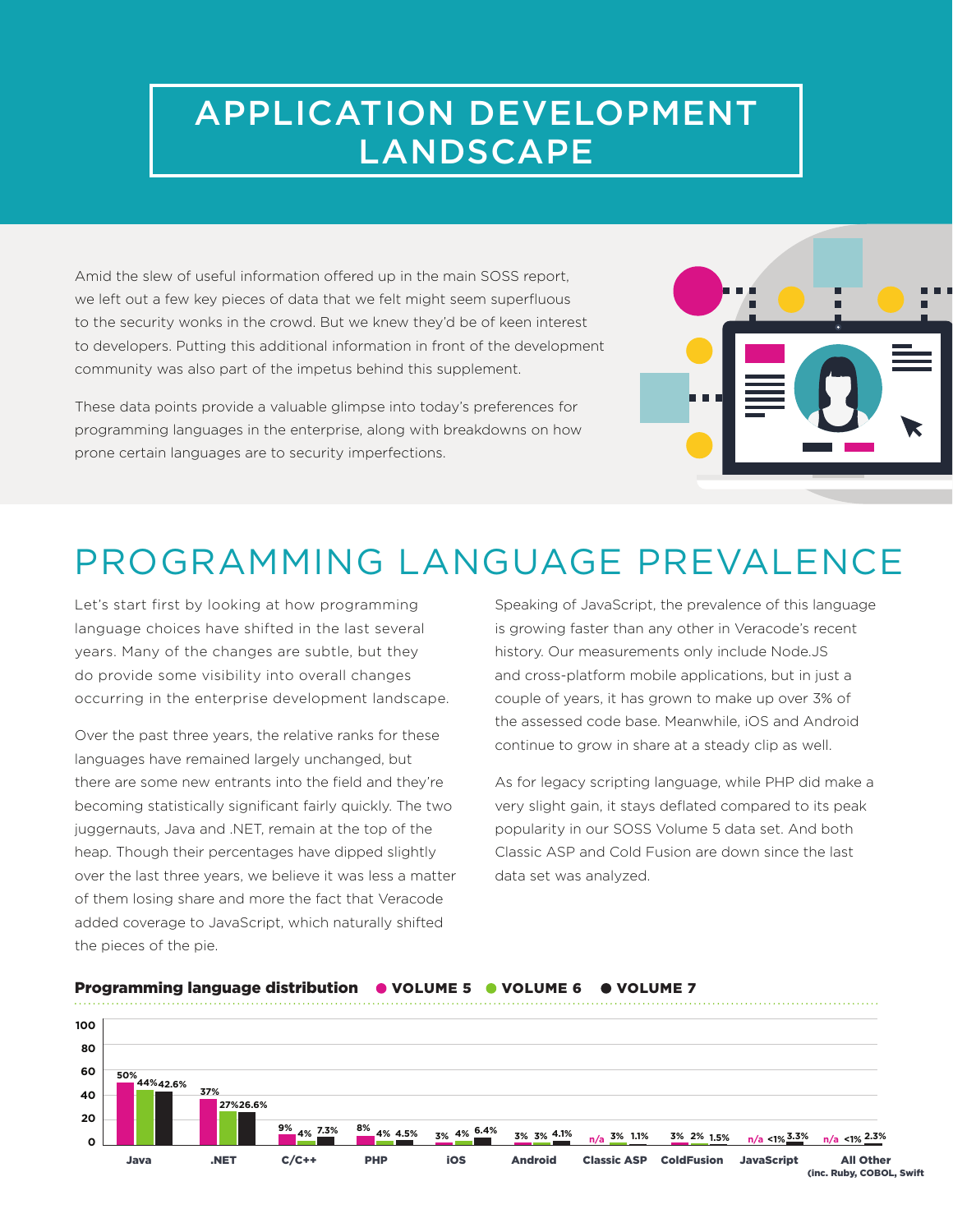For developers who want a sense of how things look for languages on an industry-by-industry basis, we've also broken this down by major verticals.

There are a couple of insights we can draw from the differences in language composition between different industry segments. First of all, there appears to be a much more rapid adoption of JavaScript for server-side and mobile use in healthcare, retail and financial services—this could perhaps point to a move to modernize software in industries known to lean heavily on legacy applications.

Secondly, there also appears to be a larger investment in mobile technologies in both the technology and retail sectors. Tech is an obvious mobile beachhead, and many retailers are likely jumping on the mobile bandwagon due to rising consumer expectations and open opportunity to increase revenue shares.



There appears to be a more rapid adoption of JavaScript for server-side and mobile use in healthcare, retail and financial services.

#### Programming language breakout by industry vertical

| <b>PROGRAMMING</b><br><b>LANGUAGE</b>  | <b>FINANCIAL</b><br><b>SERVICES</b> | <b>MANUFACTURING</b> | <b>TECH</b> | <b>RETAIL AND</b><br><b>HOSPITALITY</b> | <b>OTHER</b> | <b>GOVERNMENT</b> | <b>HEALTHCARE</b> |
|----------------------------------------|-------------------------------------|----------------------|-------------|-----------------------------------------|--------------|-------------------|-------------------|
| .Net                                   | 38.33%                              | 33.76%               | 27.59%      | 40.68%                                  | 27.66%       | 52.20%            | 46.90%            |
| <b>Java</b>                            | 47.29%                              | 39.09%               | 46.86%      | 37.24%                                  | 42.10%       | 35.05%            | 25.22%            |
| $C++$                                  | 1.46%                               | 8.39%                | 3.40%       | 2.70%                                   | 3.18%        | 0.00%             | 0.00%             |
| <b>ColdFusion</b>                      | 0.14%                               | 7.28%                | 0.45%       | 0.34%                                   | 0.73%        | 1.52%             | 0.88%             |
| <b>Javascript</b>                      | 4.98%                               | 2.62%                | 5.74%       | 7.77%                                   | 6.92%        | 3.49%             | 11.50%            |
| <b>Android</b>                         | 1.38%                               | 1.09%                | 5.48%       | 3.38%                                   | 4.25%        | 0.46%             | 3.54%             |
| iOS (Objective-C) 1.52%                |                                     | 1.71%                | 4.82%       | 3.38%                                   | 4.60%        | 0.00%             | 7.52%             |
| <b>Classic ASP</b>                     | 1.33%                               | 3.42%                | 0.45%       | 0.96%                                   | 0.30%        | 1.97%             | 0.44%             |
| <b>PHP</b>                             | 2.12%                               | 1.42%                | 4.34%       | 2.37%                                   | 9.49%        | 5.16%             | 1.33%             |
| <b>VB6</b>                             | 0.84%                               | 0.91%                | 0.22%       | 0.34%                                   | 0.43%        | 0.15%             | 0.00%             |
| <b>COBOL</b>                           | 0.48%                               | 0.05%                | 0.18%       | 0.39%                                   | 0.00%        | 0.00%             | 0.00%             |
| <b>Ruby</b>                            | 0.03%                               | 0.08%                | 0.16%       | 0.06%                                   | 0.00%        | 0.00%             | 0.88%             |
| Other (J2ME,<br><b>Windows Mobile)</b> | 0.09%                               | 0.16%                | 0.29%       | 0.39%                                   | 0.35%        | 0.00%             | 1.76%             |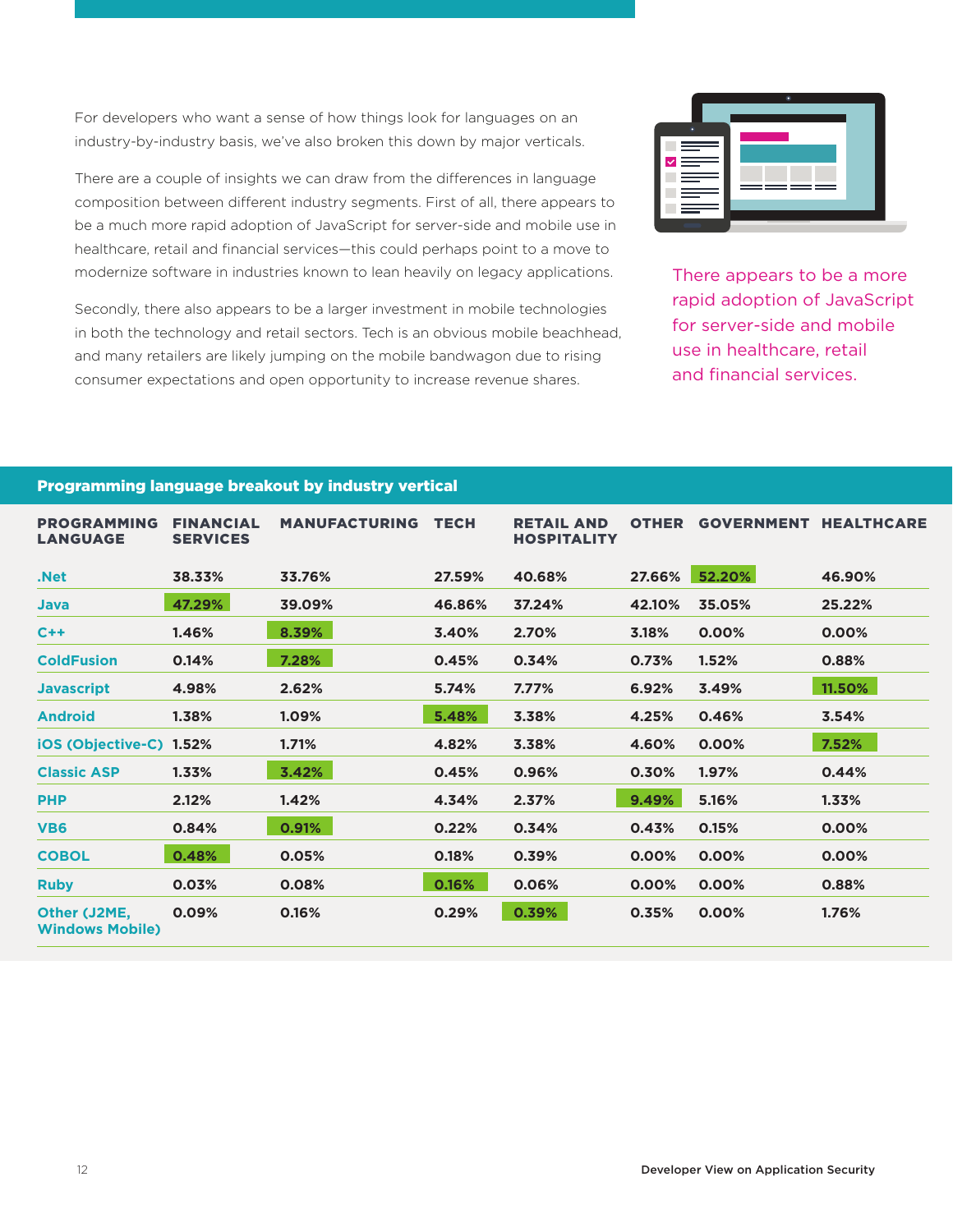### VULNERABILITY BENCHMARKS BY PROGRAMMING LANGUAGE

Now that we've covered overall vulnerability benchmarks and the popularity of different programming languages in the enterprise, let's look at how vulnerability benchmarks break out by programming language.

#### SPECULATION ON C/C++ HIGH RATE OF PASSING?

Policy compliance by programming language

|                        |                         | X                      |
|------------------------|-------------------------|------------------------|
| % PASS<br><b>OWASP</b> |                         | % FAIL<br><b>OWASP</b> |
| 61.3%                  | Java                    | 38.7%                  |
| 61.9%                  | .NET                    | 38.1%                  |
| 87.9%                  | $C/C++$                 | 12.1%                  |
| 32.5%                  | <b>PHP</b>              | 67.5%                  |
| 64.4%                  | <b>iOS</b>              | 35.6%                  |
|                        | 64.2% Android 35.8%     |                        |
|                        | 41.9% Classic ASP 58.1% |                        |
|                        | 37.5% ColdFusion 62.5%  |                        |
|                        | 40.5% JavaScript 59.5%  |                        |



#### **Pass Rates**

The data here is fairly straightforward. As you can see in the information to the left, software programmed in web scripting languages tend to struggle more to meet OWASP standards right out of the gate. This likely has to do with the fact that languages like Java and .NET are enterprise-grade languages, with a more mature ecosystem and more stable base of programmers trained with a security mindset from the get-go.

Interestingly, both iOS and Android have significantly heightened rates of compliance with OWASP standards. This may have less to do with the exemplary nature of those code bases and more to do with the still-maturing standards for mobile development environments.

#### **Vulnerability Prevalence**

Yet again, we've gathered a significant body of data around the types of vulnerabilities most likely to crop up within the most popular programming languages. The information In the table on page 14 offers a nice reference for developers specializing in one of these languages who'd like to measure their performance with a fair comparison against similar software.

Each language has its own quirks in vulnerability prevalence, but the overarching theme we noticed here is that web scripting languages like Classic ASP, ColdFusion, PHP and even Ruby tend to suffer from higher-than-average incidence of XSS and SQLi. The exception is JavaScript.

However, we'd warn that this may have to do with the way we collected data in this volume of SOSS, where we've lumped together both web server and mobile applications in one group. We plan to remedy this situation in future volumes, so keep an eye out next time around for how that affects the numbers.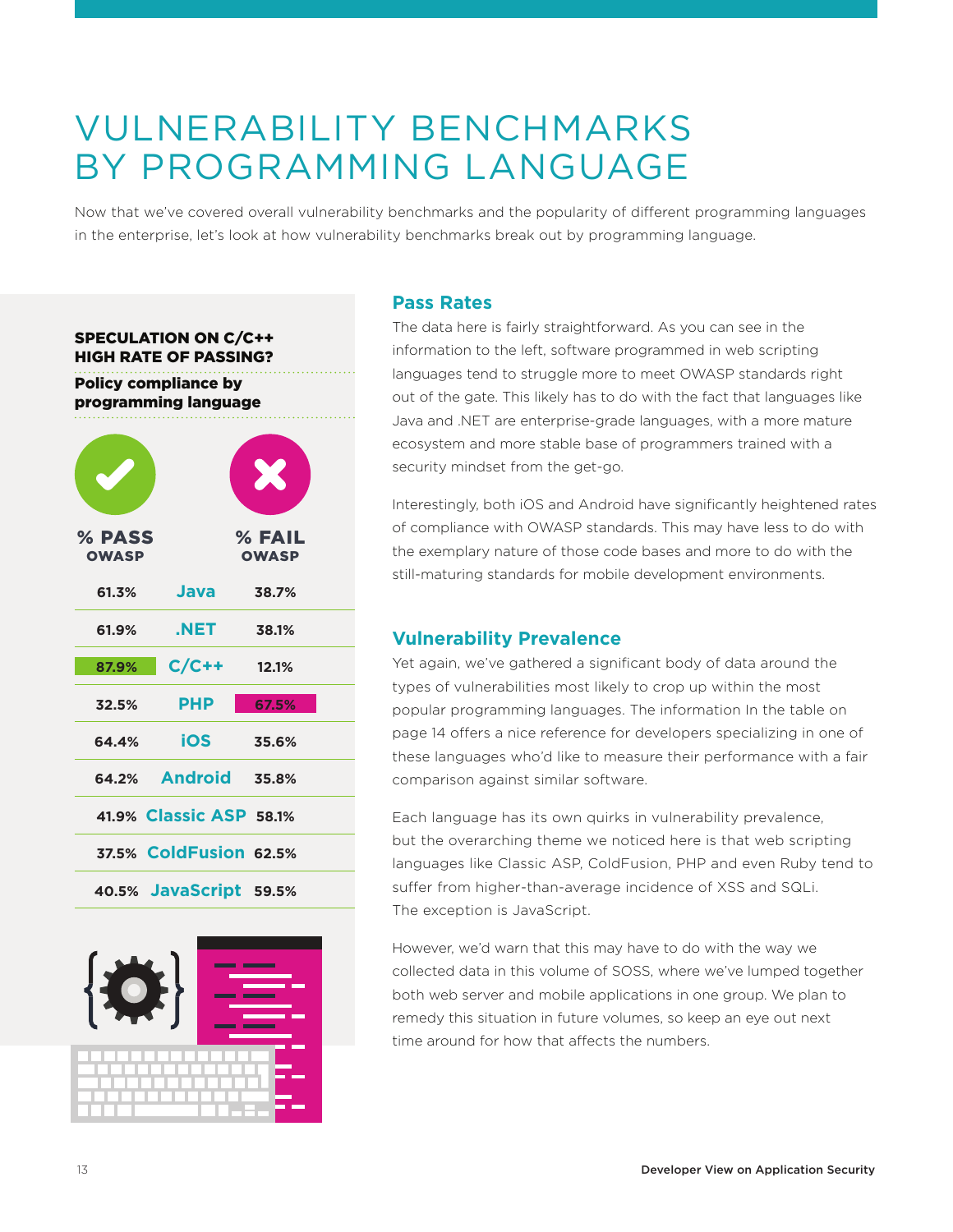#### Top 10 vulnerability categories by programming language

|                   | LANGUAGE/CWE CATEGORY                | % APPS |
|-------------------|--------------------------------------|--------|
| .Net              | <b>Information Leakage</b>           | 73%    |
|                   | <b>Code Quality</b>                  | 68%    |
|                   | <b>Cryptographic Issues</b>          | 67%    |
|                   | <b>Directory Traversal</b>           | 61%    |
|                   | <b>Insufficient Input Validation</b> | 57%    |
|                   |                                      |        |
|                   | <b>Cross-Site Scripting (XSS)</b>    | 51%    |
|                   | <b>CRLF Injection</b>                | 44%    |
|                   | <b>SQL Injection</b>                 | 37%    |
|                   | <b>Credentials Management</b>        | 28%    |
|                   | <b>Untrusted Initialization</b>      | 22%    |
| <b>Android</b>    | <b>Code Quality</b>                  | 93%    |
|                   | <b>Cryptographic Issues</b>          | 91%    |
|                   | <b>CRLF Injection</b>                | 87%    |
|                   | <b>Information Leakage</b>           | 84%    |
|                   | <b>Insufficient Input Validation</b> | 52%    |
|                   | <b>Directory Traversal</b>           | 47%    |
|                   |                                      |        |
|                   | <b>Credentials Management</b>        | 40%    |
|                   | <b>SQL Injection</b>                 | 39%    |
|                   | <b>Time and State</b>                | 32%    |
|                   | <b>Encapsulation</b>                 | 31%    |
| <b>ASP</b>        | <b>Cross-Site Scripting (XSS)</b>    | 85%    |
|                   | <b>SQL Injection</b>                 | 68%    |
|                   | <b>Information Leakage</b>           | 63%    |
|                   | <b>Insufficient Input Validation</b> | 57%    |
|                   | <b>Directory Traversal</b>           | 46%    |
|                   |                                      |        |
|                   | <b>Credentials Management</b>        | 34%    |
|                   | <b>CRLF Injection</b>                | 30%    |
|                   | <b>Cryptographic Issues</b>          | 27%    |
|                   | <b>Session Fixation</b>              | 25%    |
|                   | <b>Command or Argument Injection</b> | 22%    |
| $C++$             | <b>Error Handling</b>                | 79%    |
|                   | <b>Buffer Management Errors</b>      | 64%    |
|                   | <b>Buffer Overflow</b>               | 63%    |
|                   | <b>Numeric Errors</b>                | 58%    |
|                   | <b>Cryptographic Issues</b>          | 58%    |
|                   |                                      |        |
|                   | <b>Directory Traversal</b>           | 53%    |
|                   | <b>Potential Backdoor</b>            | 42%    |
|                   | <b>Code Quality</b>                  | 40%    |
|                   | <b>Race Conditions</b>               | 35%    |
|                   | <b>API Abuse</b>                     | 32%    |
| <b>COBOL</b>      | <b>Error Handling</b>                | 57%    |
|                   | Other                                | 51%    |
|                   | <b>Code Quality</b>                  | 31%    |
|                   | <b>Information Leakage</b>           | 23%    |
|                   | <b>Credentials Management</b>        | 18%    |
|                   | <b>Directory Traversal</b>           | 12%    |
|                   |                                      |        |
|                   | <b>Cryptographic Issues</b>          | 8%     |
|                   | <b>Authorization Issues</b>          | 8%     |
|                   | <b>CRLF Injection</b>                | 8%     |
|                   | <b>SQL Injection</b>                 | 8%     |
| <b>ColdFusion</b> | <b>Cross-Site Scripting (XSS)</b>    | 84%    |
|                   | <b>SQL Injection</b>                 | 59%    |
|                   | <b>Information Leakage</b>           | 58%    |
|                   | <b>Code Quality</b>                  | 36%    |
|                   | <b>Directory Traversal</b>           | 36%    |
|                   | <b>Time and State</b>                |        |
|                   |                                      | 33%    |
|                   | <b>CRLF Injection</b>                | 3%     |
|                   | <b>Cryptographic Issues</b>          | 2%     |
|                   | <b>Command or Argument Injection</b> | 1%     |
|                   | <b>Session Fixation</b>              | 1%     |

|                   | <b>LANGUAGE/CWE CATEGORY</b>                              | % APPS     |                   | <b>LANGUAGE/CWE CATEGORY</b>                  | % APPS     |
|-------------------|-----------------------------------------------------------|------------|-------------------|-----------------------------------------------|------------|
| .Net              | <b>Information Leakage</b>                                | 73%        | iOS               | <b>Error Handling</b>                         | 86%        |
|                   | <b>Code Quality</b>                                       | 68%        |                   | <b>Cryptographic Issues</b>                   | 82%        |
|                   | <b>Cryptographic Issues</b>                               | 67%        |                   | <b>Credentials Management</b>                 | 69%        |
|                   | <b>Directory Traversal</b>                                | 61%        |                   | <b>Potential Backdoor</b>                     | 62%        |
|                   | <b>Insufficient Input Validation</b>                      | 57%        |                   | <b>Information Leakage</b>                    | 61%        |
|                   | <b>Cross-Site Scripting (XSS)</b>                         | 51%        |                   | <b>API Abuse</b>                              | 17%        |
|                   | <b>CRLF Injection</b>                                     | 44%        |                   | <b>Code Quality</b>                           | 16%        |
|                   | <b>SQL Injection</b>                                      | 37%        |                   | <b>Coding Standards</b>                       | 10%        |
|                   | <b>Credentials Management</b>                             | 28%        |                   | <b>Buffer Overflow</b>                        | 9%         |
|                   | <b>Untrusted Initialization</b>                           | 22%        |                   | <b>Directory Traversal</b>                    | 6%         |
| <b>Android</b>    | <b>Code Quality</b>                                       | 93%        | <b>Java</b>       | <b>Code Quality</b>                           | 84%        |
|                   | <b>Cryptographic Issues</b>                               | 91%        |                   | <b>CRLF Injection</b>                         | 83%        |
|                   | <b>CRLF Injection</b>                                     | 87%        |                   | <b>Information Leakage</b>                    | 71%        |
|                   | <b>Information Leakage</b>                                | 84%        |                   | <b>Cryptographic Issues</b>                   | 65%        |
|                   | <b>Insufficient Input Validation</b>                      | 52%        |                   | <b>Cross-Site Scripting (XSS)</b>             | 58%        |
|                   | <b>Directory Traversal</b>                                | 47%        |                   | <b>Credentials Management</b>                 | 55%        |
|                   | <b>Credentials Management</b>                             | 40%        |                   | <b>Directory Traversal</b>                    | 55%        |
|                   | <b>SQL Injection</b>                                      | 39%        |                   | <b>Insufficient Input Validation</b>          | 52%        |
|                   | <b>Time and State</b>                                     | 32%        |                   | <b>Encapsulation</b>                          | 44%        |
|                   | <b>Encapsulation</b>                                      | 31%        |                   | <b>Time and State</b>                         | 38%        |
| ASP               | <b>Cross-Site Scripting (XSS)</b>                         | 85%        | <b>JAVASCRIPT</b> | <b>Cross-Site Scripting (XSS)</b>             | 35%        |
|                   | <b>SQL Injection</b>                                      | 68%        |                   | <b>Information Leakage</b>                    | 27%        |
|                   | <b>Information Leakage</b>                                | 63%        |                   | <b>Insufficient Input Validation</b>          | 23%        |
|                   | <b>Insufficient Input Validation</b>                      | 57%        |                   | <b>CRLF Injection</b>                         | 21%        |
|                   | <b>Directory Traversal</b>                                | 46%        |                   | <b>Credentials Management</b>                 | 20%        |
|                   | <b>Credentials Management</b>                             | 34%        |                   | <b>Cryptographic Issues</b>                   | 20%        |
|                   | <b>CRLF Injection</b>                                     | 30%        |                   | <b>Directory Traversal</b>                    | 17%        |
|                   |                                                           | 27%        |                   |                                               | 12%        |
|                   | <b>Cryptographic Issues</b><br><b>Session Fixation</b>    |            |                   | <b>Code Quality</b>                           | 10%        |
|                   |                                                           | 25%<br>22% |                   | <b>Code Injection</b>                         | 10%        |
| $C++$             | <b>Command or Argument Injection</b>                      | 79%        | <b>PHP</b>        | <b>SQL Injection</b>                          | 87%        |
|                   | <b>Error Handling</b>                                     |            |                   | <b>Cross-Site Scripting (XSS)</b>             |            |
|                   | <b>Buffer Management Errors</b><br><b>Buffer Overflow</b> | 64%        |                   | <b>Cryptographic Issues</b>                   | 80%<br>75% |
|                   | <b>Numeric Errors</b>                                     | 63%<br>58% |                   | <b>Directory Traversal</b>                    | 67%        |
|                   |                                                           |            |                   | <b>Information Leakage</b>                    |            |
|                   | <b>Cryptographic Issues</b>                               | 58%<br>53% |                   | <b>Untrusted Initialization</b>               | 67%<br>66% |
|                   | <b>Directory Traversal</b>                                |            |                   | <b>Credentials Management</b>                 |            |
|                   | <b>Potential Backdoor</b>                                 | 42%        |                   | <b>Code Injection</b><br><b>SQL Injection</b> | 62%        |
|                   | <b>Code Quality</b><br><b>Race Conditions</b>             | 40%        |                   | <b>Command or Argument Injection</b>          | 53%        |
|                   |                                                           | 35%        |                   |                                               | 45%        |
|                   | <b>API Abuse</b>                                          | 32%        |                   | <b>Insufficient Input Validation</b>          | 16%        |
| <b>COBOL</b>      | <b>Error Handling</b>                                     | 57%        | <b>Ruby</b>       | <b>CRLF Injection</b>                         | 60%        |
|                   | Other                                                     | 51%        |                   | <b>SQL Injection</b>                          | 55%        |
|                   | <b>Code Quality</b>                                       | 31%        |                   | <b>Insufficient Input Validation</b>          | 55%        |
|                   | <b>Information Leakage</b>                                | 23%        |                   | <b>Cross-Site Scripting (XSS)</b>             | 45%        |
|                   | <b>Credentials Management</b>                             | 18%        |                   | <b>Directory Traversal</b>                    | 35%        |
|                   | <b>Directory Traversal</b>                                | 12%        |                   | <b>Information Leakage</b>                    | 30%        |
|                   | <b>Cryptographic Issues</b>                               | 8%         |                   | <b>Cryptographic Issues</b>                   | 20%        |
|                   | <b>Authorization Issues</b>                               | 8%         |                   | <b>Untrusted Initialization</b>               | 15%        |
|                   | <b>CRLF Injection</b>                                     | 8%         |                   | <b>Code Injection</b>                         | 10%        |
|                   | <b>SQL Injection</b>                                      | 8%         |                   | <b>API Abuse</b>                              | 5%         |
| <b>ColdFusion</b> | <b>Cross-Site Scripting (XSS)</b>                         | 84%        | VB6               | <b>Information Leakage</b>                    | 72%        |
|                   | <b>SQL Injection</b>                                      | 59%        |                   | <b>Credentials Management</b>                 | 68%        |
|                   | <b>Information Leakage</b>                                | 58%        |                   | <b>Error Handling</b>                         | 55%        |
|                   | <b>Code Quality</b>                                       | 36%        |                   | <b>Cryptographic Issues</b>                   | 45%        |
|                   | <b>Directory Traversal</b>                                | 36%        |                   | <b>SQL Injection</b>                          | 40%        |
|                   | <b>Time and State</b>                                     | 33%        |                   | <b>Directory Traversal</b>                    | 39%        |
|                   | <b>CRLF Injection</b>                                     | 3%         |                   | <b>CRLF Injection</b>                         | 21%        |
|                   | <b>Cryptographic Issues</b>                               | 2%         |                   | <b>Command or Argument Injection</b>          | 14%        |
|                   | <b>Command or Argument Injection</b>                      | 1%         |                   | <b>Cross-Site Scripting (XSS)</b>             | 10%        |
|                   | <b>Session Fixation</b>                                   | 1%         |                   | <b>Authorization Issues</b>                   | 9%         |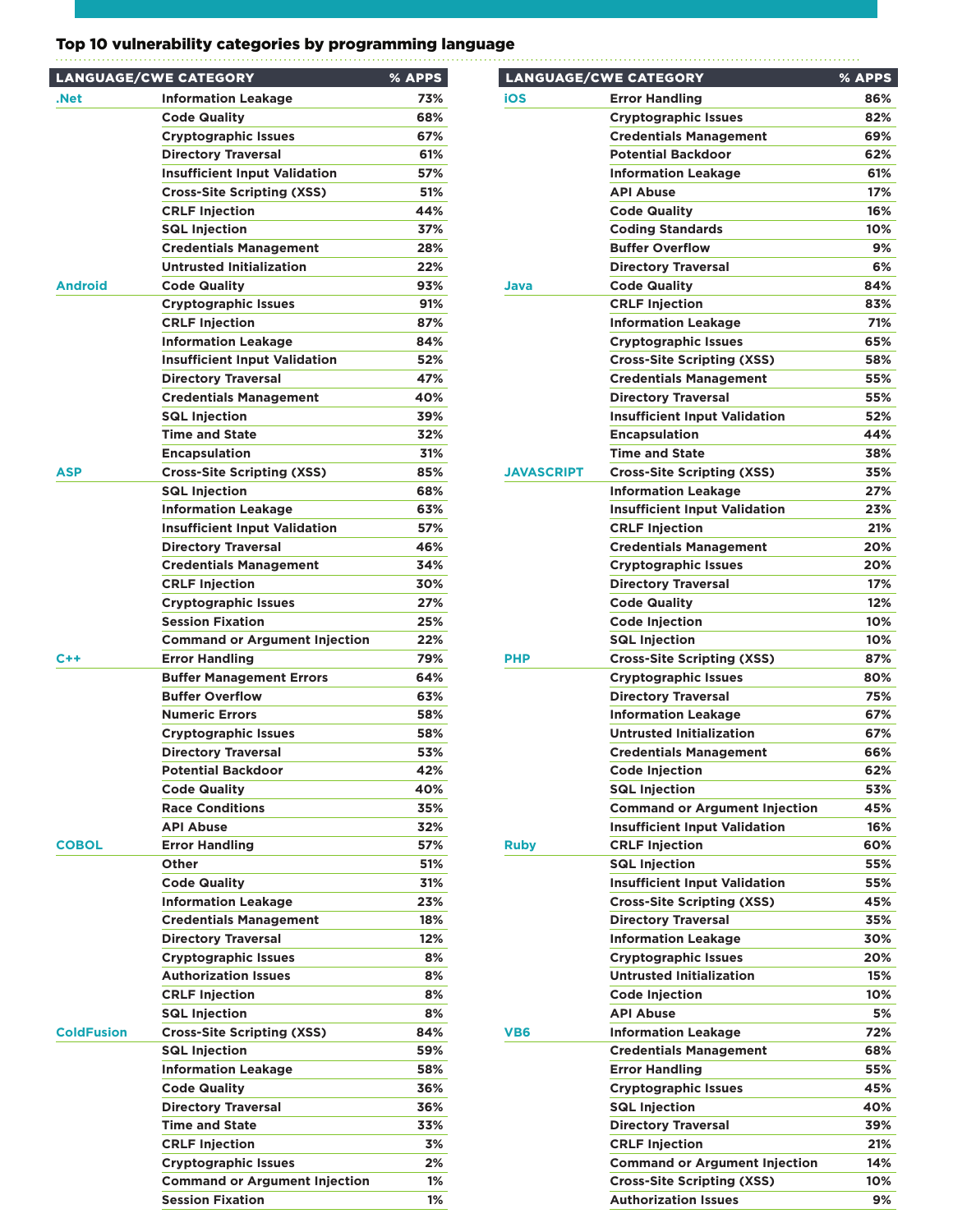To really get to the heart of the most severe problems for each language, we also zoomed in specifically on the incidence of the most critical vulnerability types. In examining the data here, beyond the observation above about the prevalence of SQLi and XSS by language, we also found that mobile languages and PHP seem to suffer from some of the most severe cryptography and credential management issues.

| <b>PRIMARY LANGUAGE</b>            | <b>CROSS-SITE</b><br><b>SCRIPTING</b> | <b>SQL</b><br><b>INJECTION</b> | <b>CRYPTOGRAPHIC</b><br><b>ISSUES</b> | <b>CREDENTIALS</b><br><b>MANAGEMENT</b> |
|------------------------------------|---------------------------------------|--------------------------------|---------------------------------------|-----------------------------------------|
| .NET                               | 51%                                   | 37%                            | 67%                                   | 28%                                     |
| <b>Android</b>                     | 2%                                    | 39%                            | 91%                                   | 40%                                     |
| <b>Classic ASP</b>                 | 85%                                   | 68%                            | 27%                                   | 34%                                     |
| $C/C++$                            | 8%                                    | 9%                             | 58%                                   | 18%                                     |
| <b>COBOL</b>                       | 3%                                    | 8%                             | 8%                                    | 18%                                     |
| <b>ColdFusion</b>                  | 84%                                   | 59%                            | 2%                                    | 1%                                      |
| <b>iOS (Objective C)</b>           | 0%                                    | 1%                             | 82%                                   | 69%                                     |
| Java                               | 58%                                   | 35%                            | 65%                                   | 55%                                     |
| <b>JavaScript (NodeJS, Mobile)</b> | 35%                                   | 10%                            | 20%                                   | 20%                                     |
| <b>PHP</b>                         | 87%                                   | 53%                            | 80%                                   | 66%                                     |
| <b>Ruby on Rails</b>               | 45%                                   | 55%                            | 20%                                   | 0%                                      |
| VB <sub>6</sub>                    | 10%                                   | 40%                            | 45%                                   | 68%                                     |

#### Comparison of critical vulnerability types by programming language

It's not shown in the chart above, but on the cryptography front, both Android and PHP suffer most from using broken or risky cryptography algorithms. This problem crops up in 37% of Android apps and 49% of PHP apps. Meanwhile, iOS' most serious crypto problem is cleartext storage of sensitive info, which happens in 35% of these apps.

On the credentials management side of things, iOS and PHP are the worst offenders. In iOS, a whopping 88% of these apps suffer from poor use of the Apple Keychain feature. And in PHP, an incredible 95% of software contains some sort of hardcoded passwords.

In PHP, an incredible 95% of software contains some sort of hardcoded passwords.

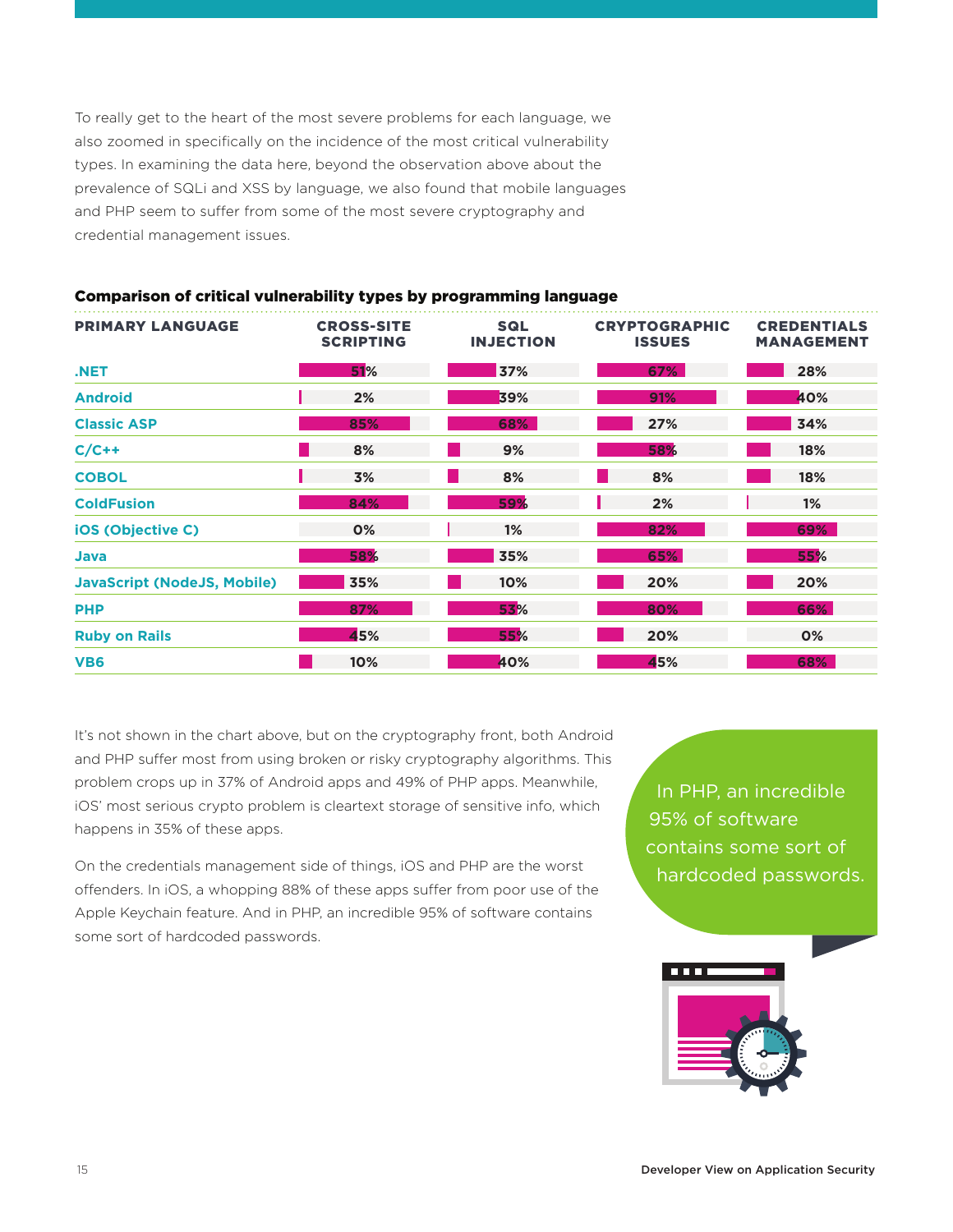### BEST PRACTICES FOR APP DEVELOPERS

As application security increasingly becomes non-negotiable for upper level managers, more and more developers are going to be measured and judged not just by features and timetables but also by how securely they code their software. The observations provided in this report can provide some excellent fodder to help developers at every level look for ways to up their AppSec game. Here's the payoff for all of the analysis—if there are five recommendations developers should take from this report, it would be the following:



#### **Test Early and Often**

Frequent reassessments and incremental improvements help developers fix code faster and more efficiently.

#### **Train Up**

Training services tied to principles around commonly discovered vulnerabilities can greatly aid developers to not only fix the found problems, but also avoid making similar mistakes in future programming work.

#### **Don't Be a One-Trick Pony**

There is no single test that will find all the risks in an application. A well-rounded approach with multiple test types is required to cast the widest net possible for all types of vulnerabilities.

#### **Keep an Eye on Components**

Components are easy to forget about, but vulnerabilities within them are just as dangerous as the flaws within proprietary code. Developers need to be more vigilant about keeping tabs on components and updating them regularly.



#### **Ask for Help**

Developers may be shouldering more security responsibilities these days, but that doesn't mean they need to go it alone. Remediation coaching can go a long way toward improving how efficiently developers fix flaws after initial tests. What's more, security teams can be a great resource in helping to properly embed security features within software.